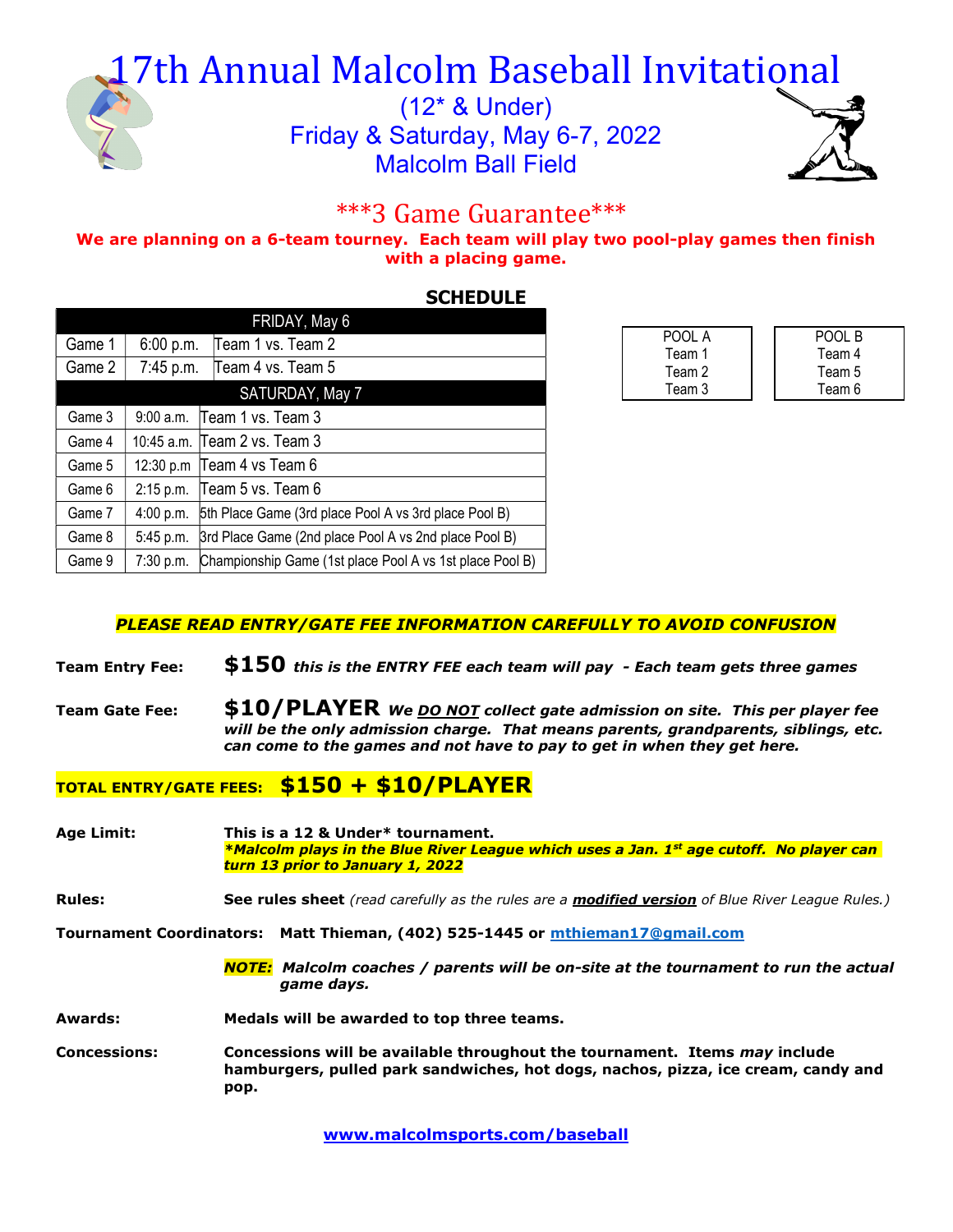## 17th Annual Malcolm Baseball Invitational (12\* & Under) Friday & Saturday, May 6-7, 2022 Tournament Rules



#### This tournament will be played under the following rules:

- Coin flip will determine home team in all games.
- Games are SIX innings. If a game is called due to acts of God and cannot be resumed, it is a regulation game if three innings have been completed or if the home team has scored more runs in two and one-half innings than the visiting team has scored in three innings or if the home team scores one more run in its half of the third inning to tie the score. Games suspended prior to the completion of three innings will be resumed at that point.
- 1 hour, 30 minute rule (no inning will start 1 hour and 30 minutes after first pitch)
- Bases will be 70 feet, and the pitcher's plate will be set at 50 feet.
- California Tie-Breaker Rule: If a game is tied after regulation innings have been completed or the time limit has expired, teams will put the last batter from the previous inning, on second base. The inning will start with one out. For pool play, only one tie breaker inning will be played. If still tied, the game ends and each team will receive  $\frac{1}{2}$  towards a win and equal runs allowed. For the 5<sup>th</sup> place and 3<sup>rd</sup> place games, this format will continue until a winner is declared. The Championship game will be played without this tie breaker rule.
- Team must have nine players to start a game. A team may continue with one less player than it started with. If a player leaves a game leaving a team with fewer than nine players an out will be declared when it's his turn to bat.
- Mercy Rule: 12-run lead after 3 innings or 8-run lead after 4 innings.
- Whenever a tag play is evident, runners must slide or seek to avoid contact with the fielder. Malicious contact shall supersede all obstruction penalties. PENALTY: Runner shall be declared out and may be ejected from the game at the umpire's discretion.
- CONTINUOUS BATTING REOUIRED Teams must bat all of their players present and listed on lineup card. Continuous batting allows for free substitution of defensive players. (see pitching rules for restrictions of pitching substitutions)
- Any coach or player ejected from a game by an umpire will be ineligible for the next game.
- Pitching Rules:
	- $\circ$  One out = 1/3 inning. Two outs = 2/3 inning. Three outs = 1 inning (i.e. if a pitcher gets the third in the  $2^{nd}$  inning and gets all three outs in the  $3^{rd}$  inning, he has pitched 1-1/3 innings.) Exceeding the maximum number of innings in case of a double or triple play will not be counted against the pitcher.
	- $\circ$  Any innings pitched or outs recorded during a game that is forfeited shall count toward the pitcher's allotted innings. PENALTY: Any violation of pitching limitations shall result in immediate forfeiture of the game. This may be done at any point after an illegal out has been made while the pitcher in violation is in the game and in the pitching position.

#### $\circ$  PITCHING LIMITATIONS:

- A pitcher can pitch a maximum of 4 innings (12 outs) in one game.
- A pitcher can pitch a maximum of 7 innings in one day.
- A pitcher can pitch a maximum of 9 innings in two consecutive days.
- **A** pitcher removed from the mound as pitcher may NOT return to the mound as a pitcher even if he has not used up his innings.
- POOL PLAY STANDINGS WILL BE DETERMINED AS FOLLOWS:
	- $\circ$  #1 Win-loss record
		- In case of a three way tie, the following criteria will be used.
	- $\circ$  #2 Runs allowed
	- $\circ$  #3 Run differential (Max +/- 8 runs per game)
	- $\circ$  #4 Coin flip